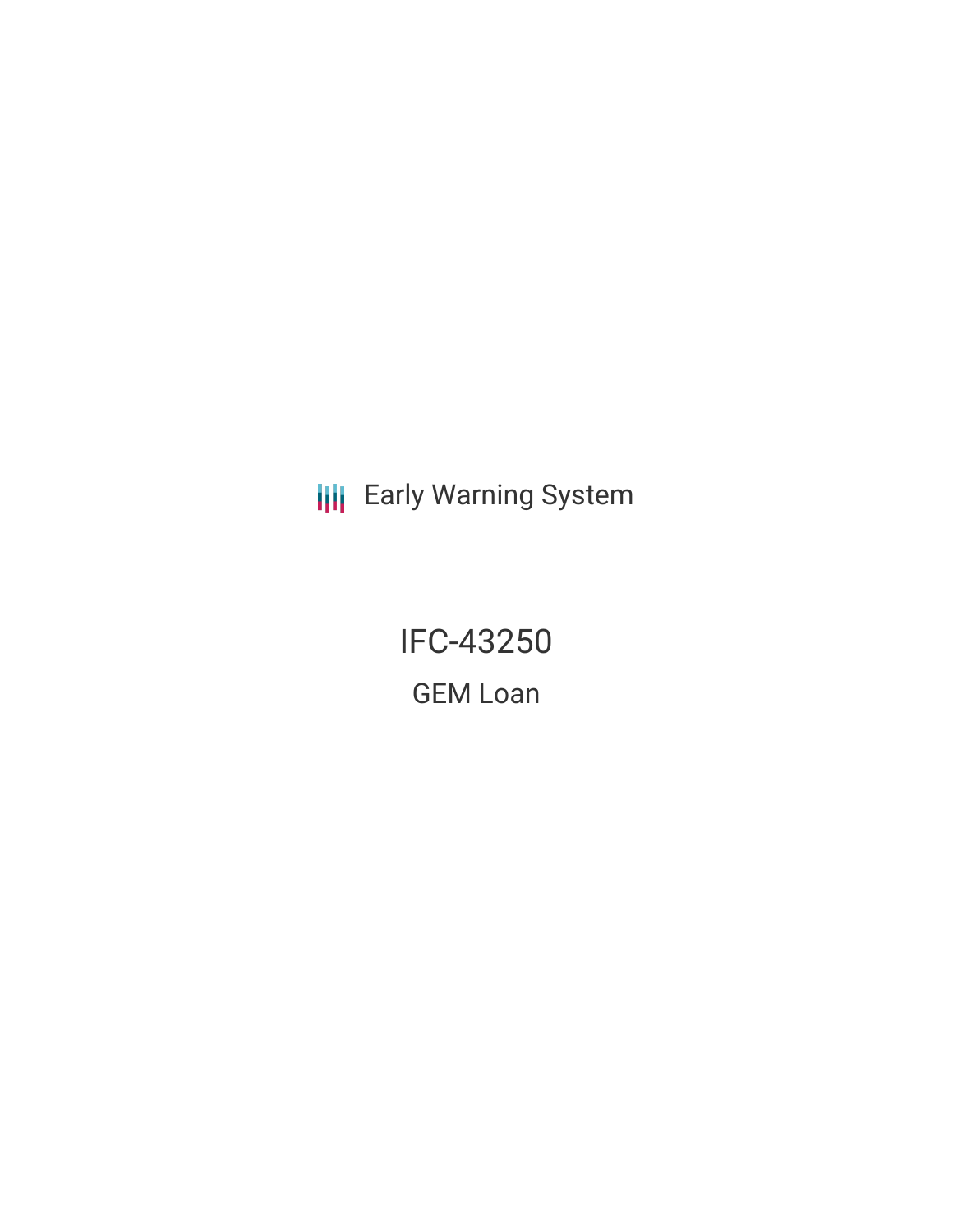# **Quick Facts**

| <b>Countries</b>               | China                                   |
|--------------------------------|-----------------------------------------|
| <b>Specific Location</b>       | Jingmen, Hubei Province                 |
| <b>Financial Institutions</b>  | International Finance Corporation (IFC) |
| <b>Status</b>                  | Active                                  |
| <b>Bank Risk Rating</b>        | B                                       |
| <b>Voting Date</b>             | 2021-09-23                              |
| <b>Borrower</b>                | GEM CO., LTD.                           |
| <b>Sectors</b>                 | Industry and Trade                      |
| <b>Investment Amount (USD)</b> | \$77.36 million                         |
| <b>Project Cost (USD)</b>      | \$152.00 million                        |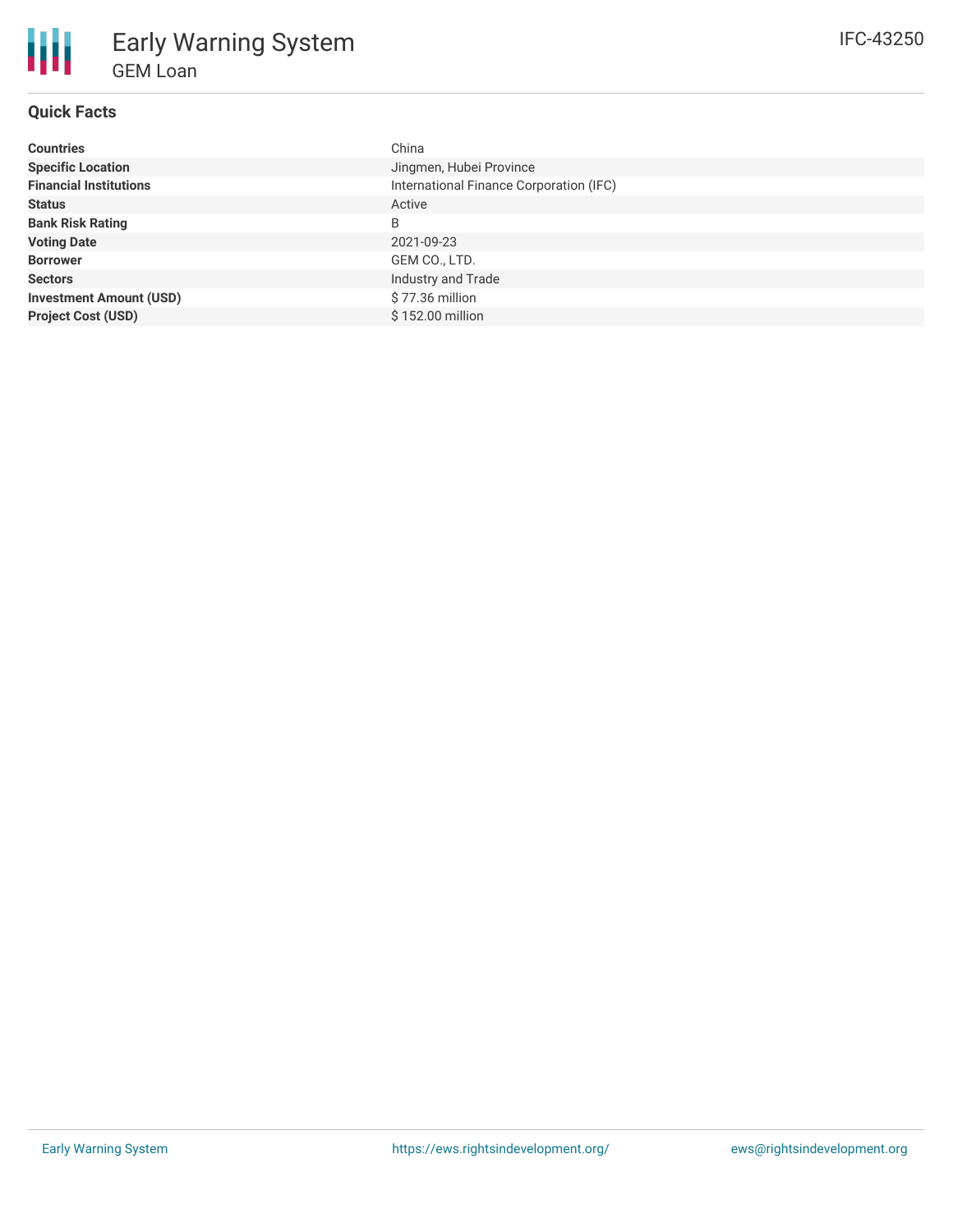

## **Project Description**

According to bank's website, "the proposed investment is an RMB 500 million local currency A Loan (US\$76 million) to Jingmen GEM to develop an electric vehicle's (EV) lithium ion battery recycling and assembling facility (the "project")."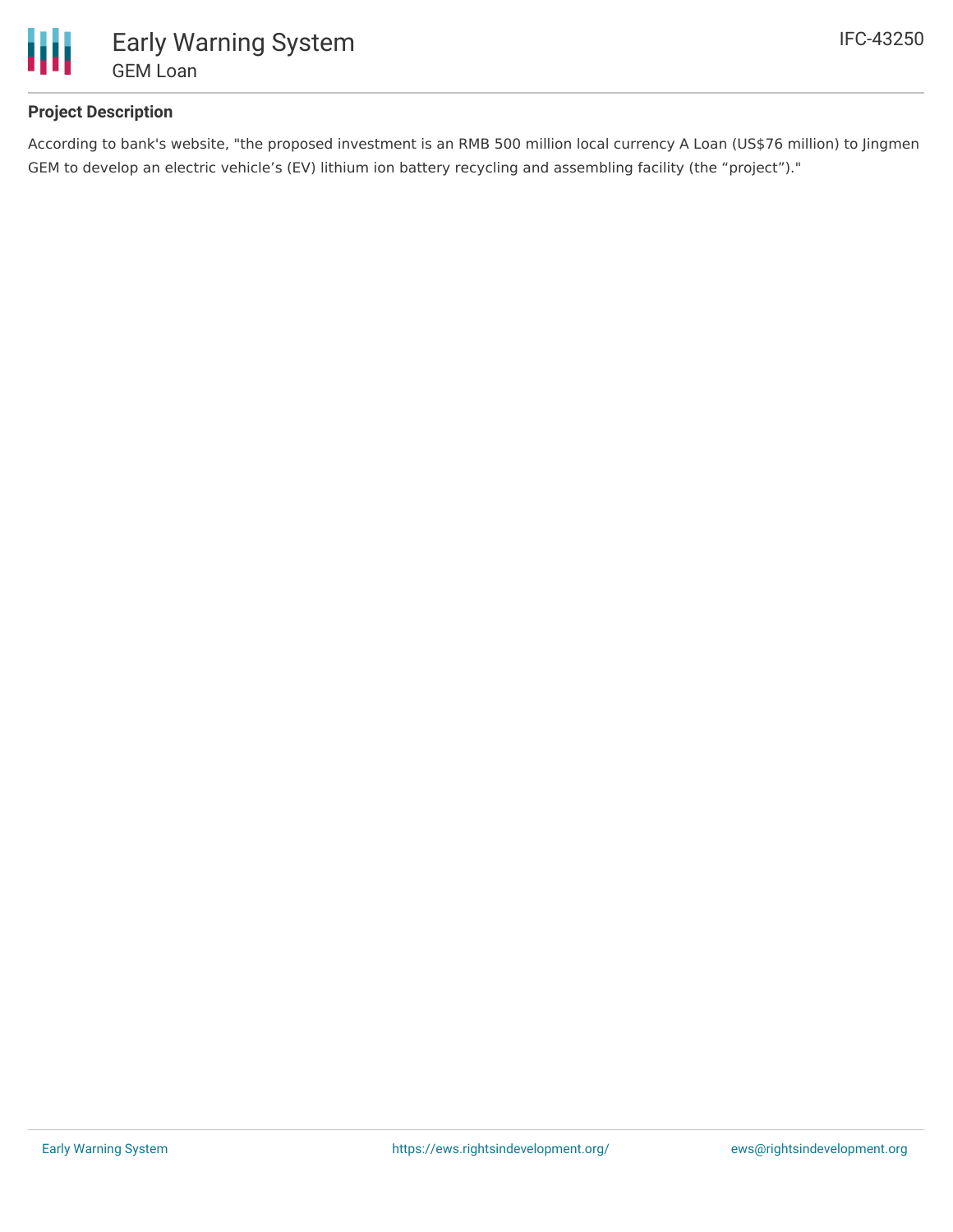### **Investment Description**

• International Finance Corporation (IFC)